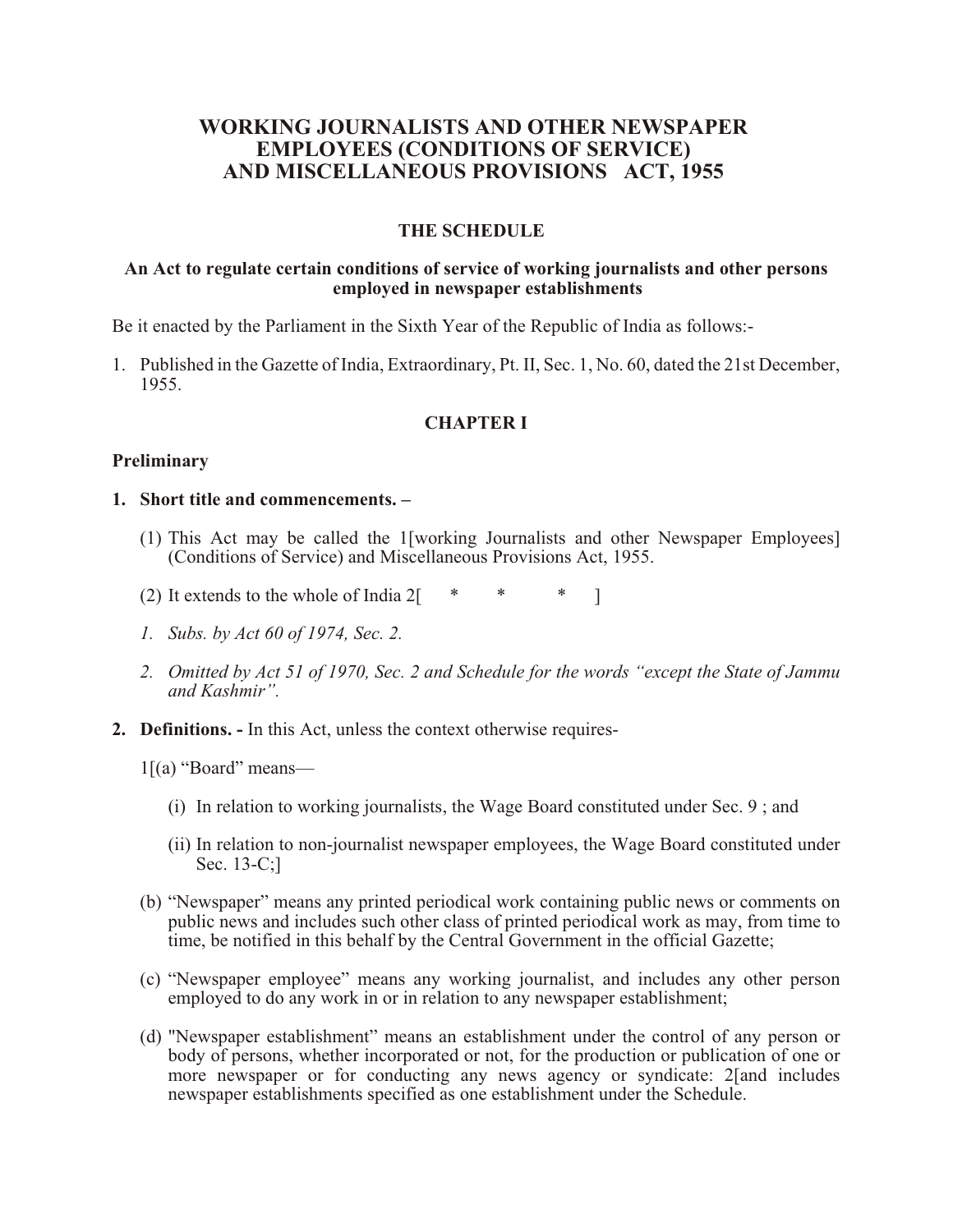**Explanation.** -For the purposes of this clause,-

- (a) Different departments, branches and centers of newspaper establishments shall be treated as parts thereof;
- (b) A printing press shall be deemed to be a newspaper establishment if the principal business thereof is to print newspaper.)
- 3(dd) "non-journalist newspaper employee" means a person employed to do any work in, or in relation 'to, any newspaper establishment, but does not include any such person who-
	- (i) Is a working journalist, or
	- (ii) Is employed mainly in a managerial or administrative capacity, or
	- (iii) Being employed in a supervisory capacity, performs, either by the nature of the duties attached to his office or by reason of the powers vested in him, functions mainly of a managerial nature;
- (e) "Prescribed" means prescribed by rules made under this Act;
- 4[(ee) Tribunal means,
	- (i) In relation to working journalists, the Tribunal constituted under Sec. 13-AA; and
	- (ii) In relation to non-journalist newspaper employees, the Tribunal constituted under Sec. 13-DD;]
- 5(eee) "Wages" means all remuneration capable of being expressed in terms of money, which would, if the terms of employment, expressed or implied, were fulfilled, be payable to a newspaper employee in respect of his employment or of work done in such employment, and includes
	- (i) Such allowances (including dearness allowance) as the newspaper employee is for the time being entitled to;
	- (ii) The value of any house accommodation, or of supply of light, water, medical attendance or other amenity or of any service or of any concessional supply of food grains or other articles.
	- (iii) Any travelling concession, but does not include-
		- (a) Any bonus;
		- (b) Any contribution paid or payable by the employer to any pension fund or provident fund or for the benefit of the newspaper employee under any law for the time being in force
		- (c) Any gratuity payable on the termination of his service.

**Explanation**-In this clause, the term "wages" shall also include new allowances, if any, of any description fixed from time to time.]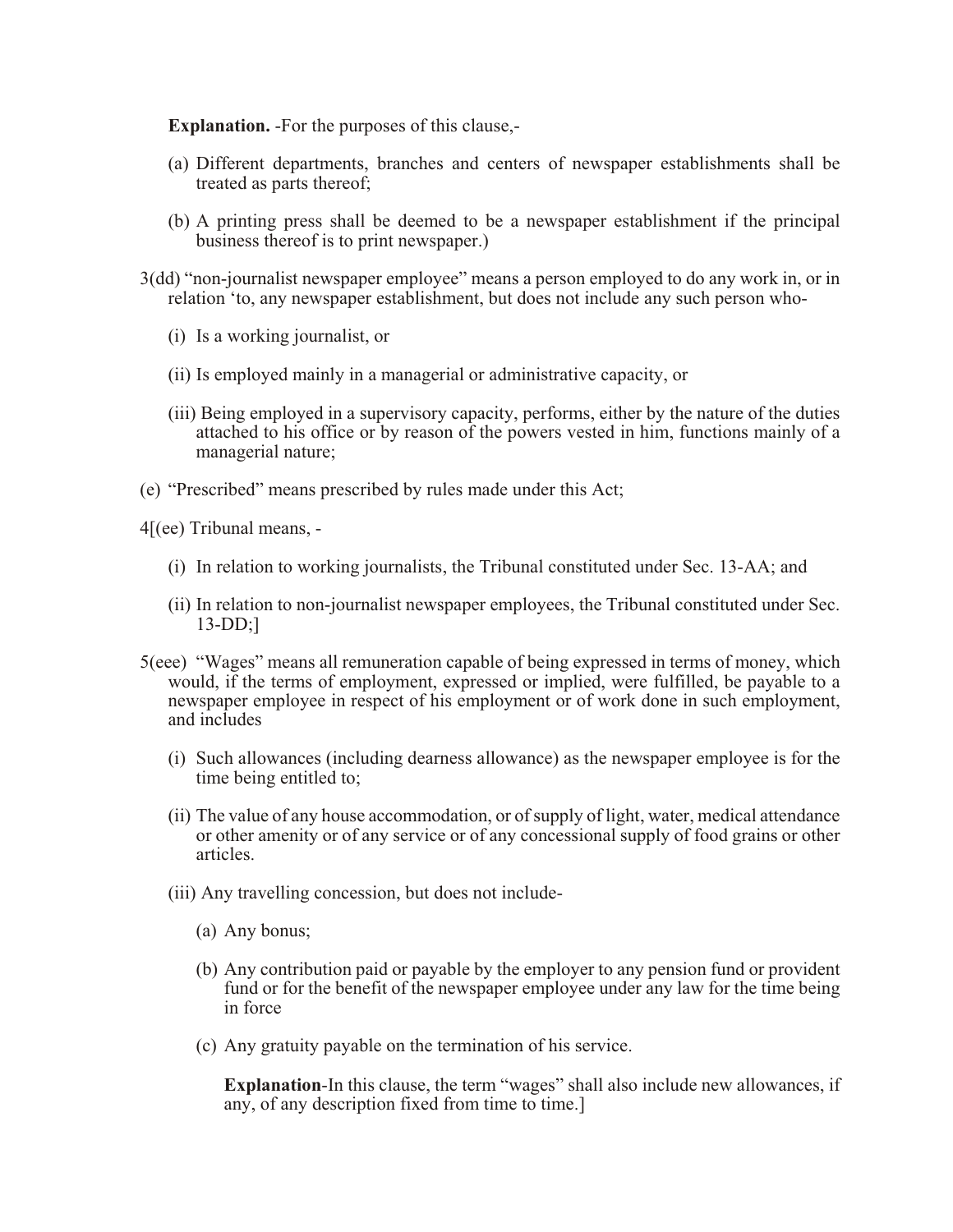- (f) "Working Journalist" means a person whose principal avocation is that of a journalist and 6[who is employed as such, either whole-time or part-time, in, or in relation to, one or more newspaper establishment], and includes an editor. a leader writer, news- editor, sub-editor, feature-writer, copy-tester, reporter, correspondent, cartoonist, news-photographer and proof-reader, but does not include any such person who-
	- (i) Is employed mainly in a managerial or administrative capacity; or
	- (ii) Being employed in a supervisory capacity, performs, either by the nature of the duties attached to his office or by reason of the powers vested in him, functions mainly of a managerial nature-, (g) all words and expressions used but not defined in this Act and deemed in the Industrial Disputes Act, 1947 (XIV of 1947), shall have the meanings respectively assigned to them in that Act.
- *1. Subs. by Act 60 of 1974, Sec. 3.*
- *2. Ins. by Act 31 of 1989, Sec. 2.*
- *3. Ins. by Act 60 of 1974, Sec. 3.*
- *4. Ins. by Act 6 of 1979, Sec. 2 (w. e. f. 3 1st January, 19 79).*
- *5. Ins. by Act 31 of 1989, Sec. 2.*
- *6. Subs. by Act 36 of 1981 (w.e.f. 13th August, 1981).*

# **CHAPTER II**

### **Working journalists**

### **3. Act XIV of 1947 to apply to working journalists.**

- (1) The provisions of the Industrial Dispute Act, 1947 (XIV of 1947), as in force for the time being, shall, subject to the modification specified in sub-section (2), apply to, or in relation to, working journalists as they apply to, or in relation to, workmen within the meaning of the Act.
- (2) Section 25-F of the aforesaid Act, in its application to working journalist, shall be construed as if in Cl. (a) thereof, for the period of notice referred to therein in relation to the retrenchment of a workman, the following periods of notice in relation to the retrenchment of a working journalist had been substituted, namely. -
	- (a) Six months, in the case of an editor, and
	- (b) Three months, in the case of any other working journalist.

### **4. Special provisions in respect of certain cases of retrenchment. -**

Where at any time between the 14th day of July, 1954, and the 12th day of March, 1055, any working journalist had been retrenched, he shall be entitled to receive from the employer-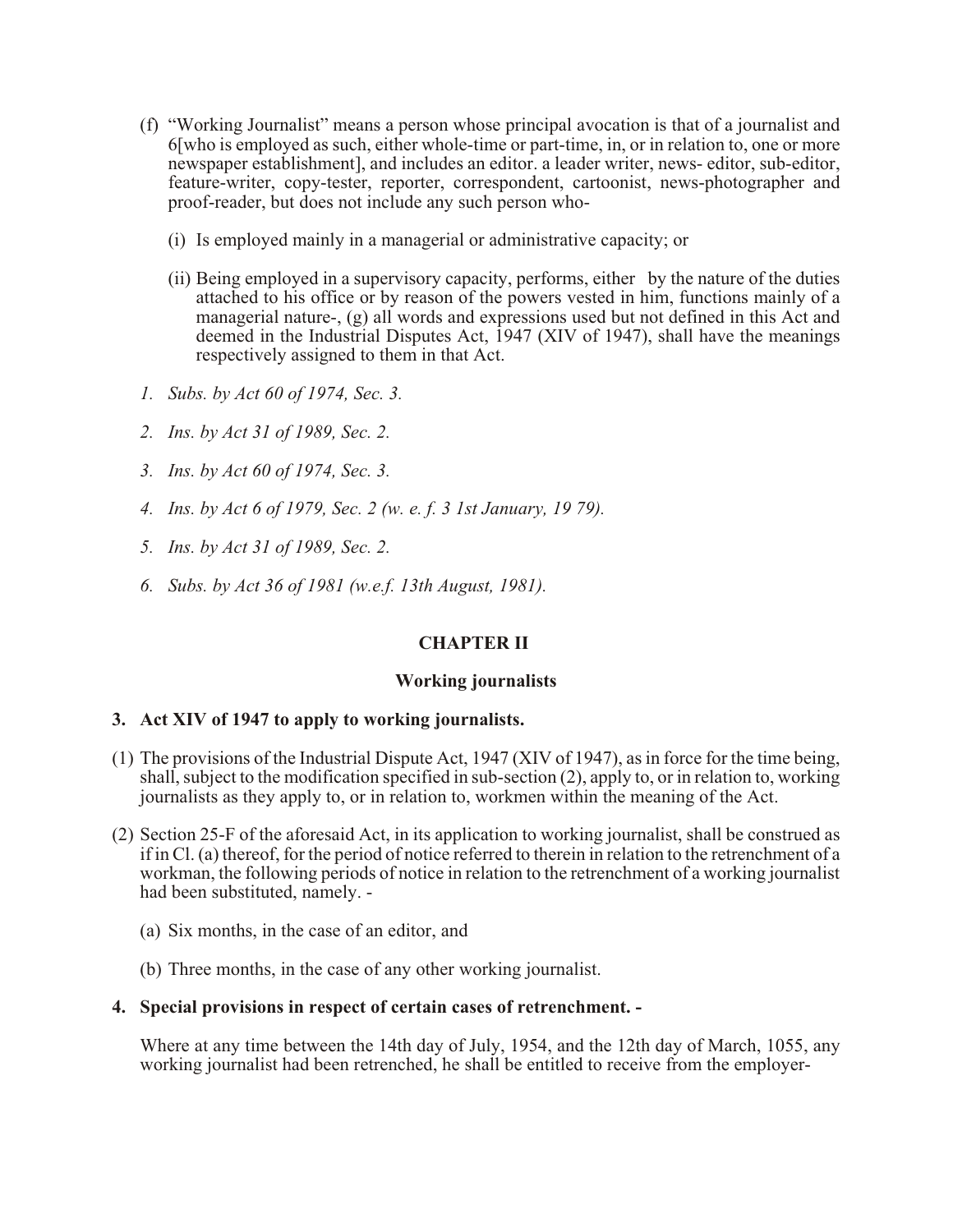- (a) Wages for one month at the rate to which he was entitled immediately before his retrenchment unless he had been given one month's notice in writing before such retrenchment, and
- (b) Compensation which shall be equivalent to fifteen day's average pay for every completed year of service under that employer or any part thereof in excess of six months.

# **15.Payment of gratuity. –**

- (1) Where-
	- (a) Any working Journalist has been in continuous service, whether before or after the commencement of this Act, for not less than three years in any newspaper establishment, and-
		- (i) His services are terminated by the employer in relation to that newspaper establishment for any reason whatsoever, otherwise than as a punishment inflicted by way of disciplinary action; or
		- (ii) He retires from service on reaching the age of superannuation; or
	- (b) Any working journalist has been in continuous service whether before or after the commencement of this Act, for not less that ten years in any newspaper establishment, and he voluntarily resigns on or after the lst day of July, 1961, from service in that newspaper establishment on any ground whatsoever other than on the ground of conscience-, or
	- (c) Any working journalist has been in a continuous service, whether before or after the commencement of thisAct, for not less than three years in any newspaper establishment, and he voluntarily resigns on or after the lst day of July, 1961, from service in that establishment on the ground of conscience; or
	- (d) Any working journalist dies while he is in service in any newspaper establishment;

the working journalist or, in the case of his death, his nominee or nominees or if there is no nomination in force at the time of the death of the working journalist his family, as the case may be, shall, without prejudice to any benefits or rights accruing under the Industrial Disputes Act, 1947 (14 of 1947), be paid, on such termination, retirement, resignation or death, by the employer in relation to that establishment, gratuity which shall be equivalent to fifteen days' average pay for every completed year of service or any part thereof in excess of a months :

Provided that in the case of a working journalist referred to in Cl. (b), the total 'amount of gratuity that shall be payable to him shall not exceed twelve and a-half months' average pay:

Provided further that where a working journalist is employed in any newspaper establishment wherein not more that six working journalists were employed on any day of the twelve months immediately preceding the commencement of this Act, the gratuity payable to a working journalist employed in any such newspaper establishment for any period of service before such commencement shall not be equivalent to fifteen days' average pay for every completed year of service or any part thereof in excess of six months but shall be equivalent to—-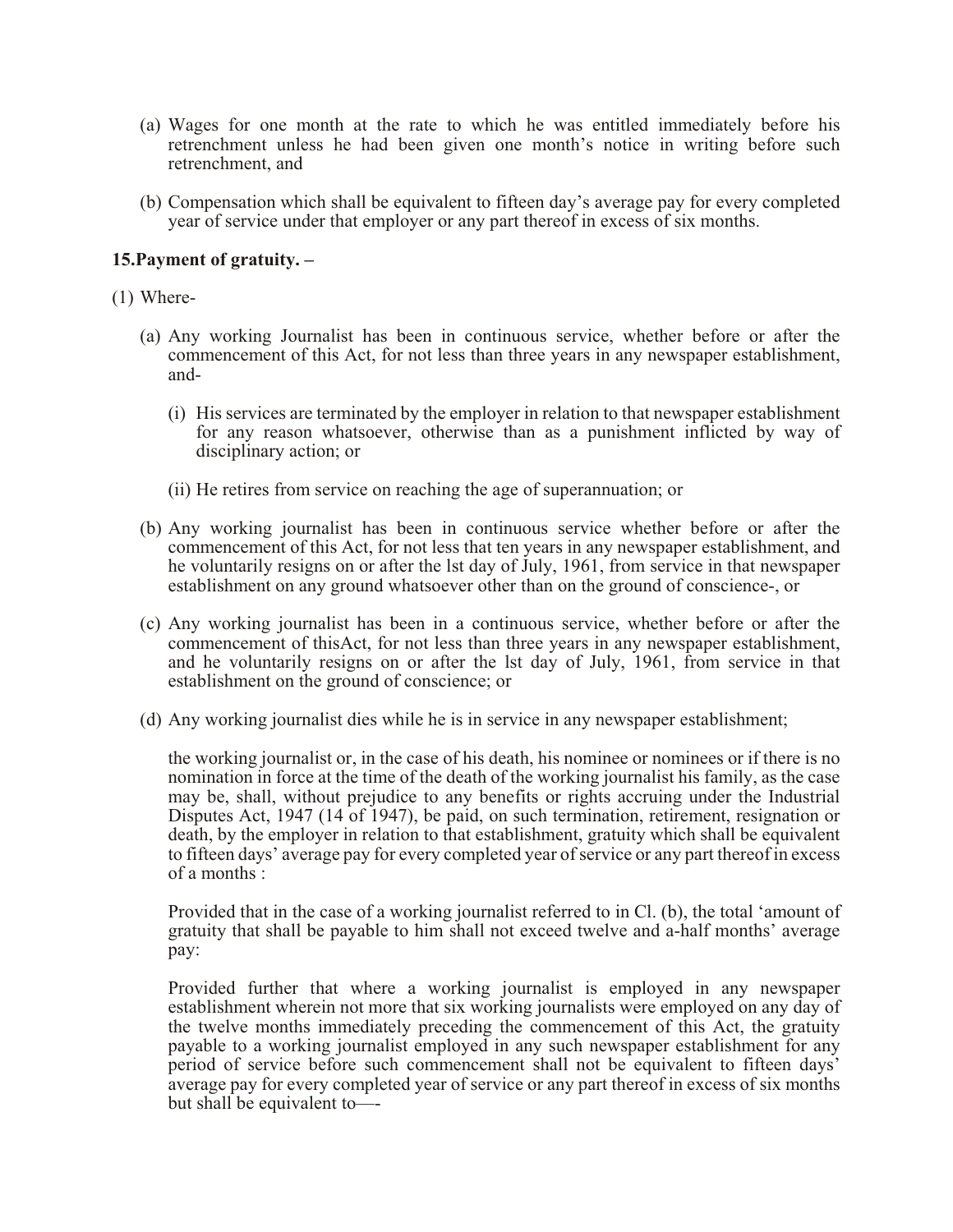- (a) Three days' average pay for every completed year of service or any part thereof in excess of six months, if the period of such past service does not exceed five years;
- (b) Five days' average pay for every completed year of service or any part thereof in excess of six months, if the period of such past service exceeds five years but does not exceed ten years; and
- (c) Seven days' average pay for every completed year of service or any part thereof in excess of six months, if the period of such past service exceeds ten years.

**Explanation.** For the purposes of this sub-section and sub-section (1) of Sec. 17, "family" means-

(i) In the case of male working journalist, his widow, children, whether married or unmarried, and his dependent parents and the widow and children of his deceased son:

Provided that a widow shall not be deemed to be a member of the family of the working journalist if at the time of his death she was not legally entitled to be maintained by him;

(ii) In the case of a female working journalist, her husband, children, whether married or unmarried, and the dependent parents of the working journalist or of her husband, and widow and children of her deceased son:

Provided that if the working journalist has expressed her desire to exclude her husband from the family, the husband and his dependent parents shall not be deemed to be a part of the working journalist' family,And in either of the above two cases, if the child of a working journalist or of a deceased son of a working journalist has been adopted by another person and if, under the personal law of the adopter, adoption is legally recognized, such a child shall not be considered as a member of the working journalist.

- (2) Any dispute whether a working journalist has voluntarily resigned from service in any newspaper establishment on the ground of conscience shall be deemed to be an industrial dispute within the meaning of Industrial Disputes Act, 1947 (14 of 1947), or any corresponding law relating to investigation and settlement of industrial disputes in force in any State.
- (3) Where a nominee is a minor and the gratuity under sub-section (1) has become payable during his minority, it shall be paid to a person appointed under sub-section (3) of Sec. 5-A

Provided that where there is no such person payment shall be made to any guardian of the property of the minor, appointed by a competent court or where no such guardian has been appointed, to either parent of the minor, or where neither parent is alive, to any other guardian of the minor:

Provided further that where the gratuity is payable to two or more nominees, and either or any of them dies, the gratuity shall be paid to the surviving nominee or nominees.

*1. Subs. by Act 65 of 1962, Sec. 3 (w.e.f. 15th January, 1963).*

### **5-A. Nomination by working journalist. –**

(l) Notwithstanding anything contained in any law for the time being in force, or in any disposition, testamentary or otherwise in respect of any gratuity payable to a working journalist,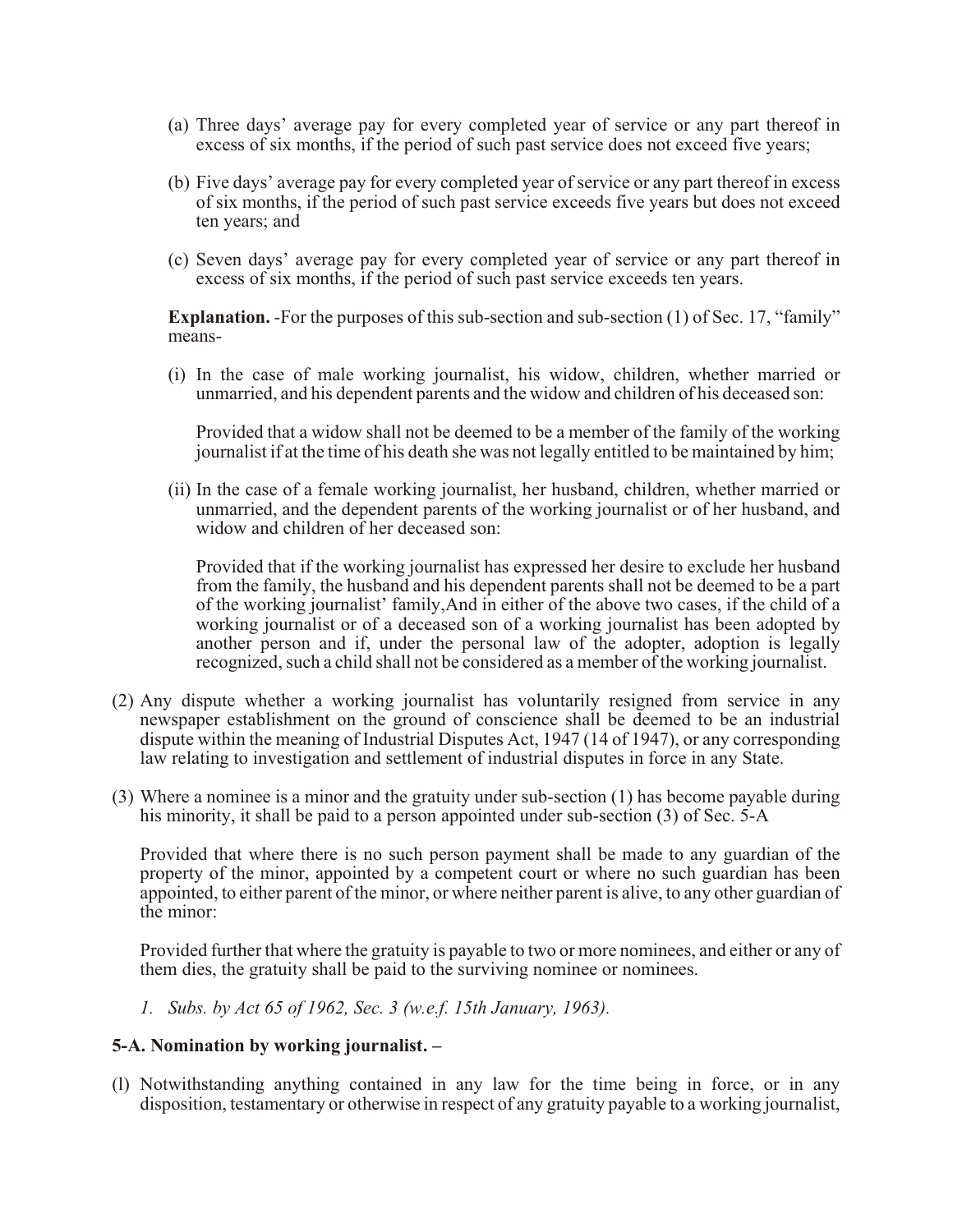where a nomination made in the prescribed manner purports to confer on any person the right to receive Payment of the gratuity for the time being due to the working journalist, the nominee shall, on the death of the working journalist, become entitled to the gratuity and to be paid the sum due in respect thereof to the exclusion of all other persons, unless the nomination is varied or cancelled in the prescribed manner.

- (2) Any nomination referred to in sub-section (1) shall become void it the nominee predeceases, or where there are two or more nominees all the nominees predecease, the working journalist making the nomination.
- (3) Where the nominee is a minor, it shall be lawful for the working journalist making the nomination to appoint any person in the prescribed manner to receive the gratuity in the event of his death during the minority of the nominee.

# **6. Hours of work. -**

- (l) Subject to any rules that may be made under this Act, no working journalist shall be required or allowed to work in any newspaper establishment for more than one hundred and forty-four hour during any period of four consecutive weeks, exclusive of the time for meals.
- (2) Every working journalist shall be allowed during any period of seven consecutive days rest for a period of not less than twenty-four consecutive hours, the period between 10 p.m. and 6 p.m. being included therein.

**Explanation.** -For the purposes of this section, week" means a period seven days beginning at midnight on Saturday.

**7. Leave -**

Without prejudice to such holidays, casual leave or other kinds of leave as may be prescribed, every working journalist shall be entitled to-

- (a) Earned leave on full wages for not less than one-eleventh of the period spent on duty ;
- (b) Leave on medical certificate on one-half of the wages for not less than one-eighteenth of the period of service.

### **1 8. Fixation or revision of rates of wages. –**

- (1) The Central Government may, in the manner hereinafter provided-
	- (a) Fix rates of wages in respect of working journalist
	- (b) Revise, from time to time, at such intervals as it may think fit, the rates of wages fixed under this section or specified in the order made under Sec. 6 of the Working Journalists (Fixation of Rates of Wages) Act, 1958 (29 of 1958).
- (2) The rates of wages may be fixed or revised by the Central Government in respect of working journalist's time work and for piece work.
	- *1. Subs. by Act 65 of 1962, Sec. 3 (w.e.f. 15th January, 1963).*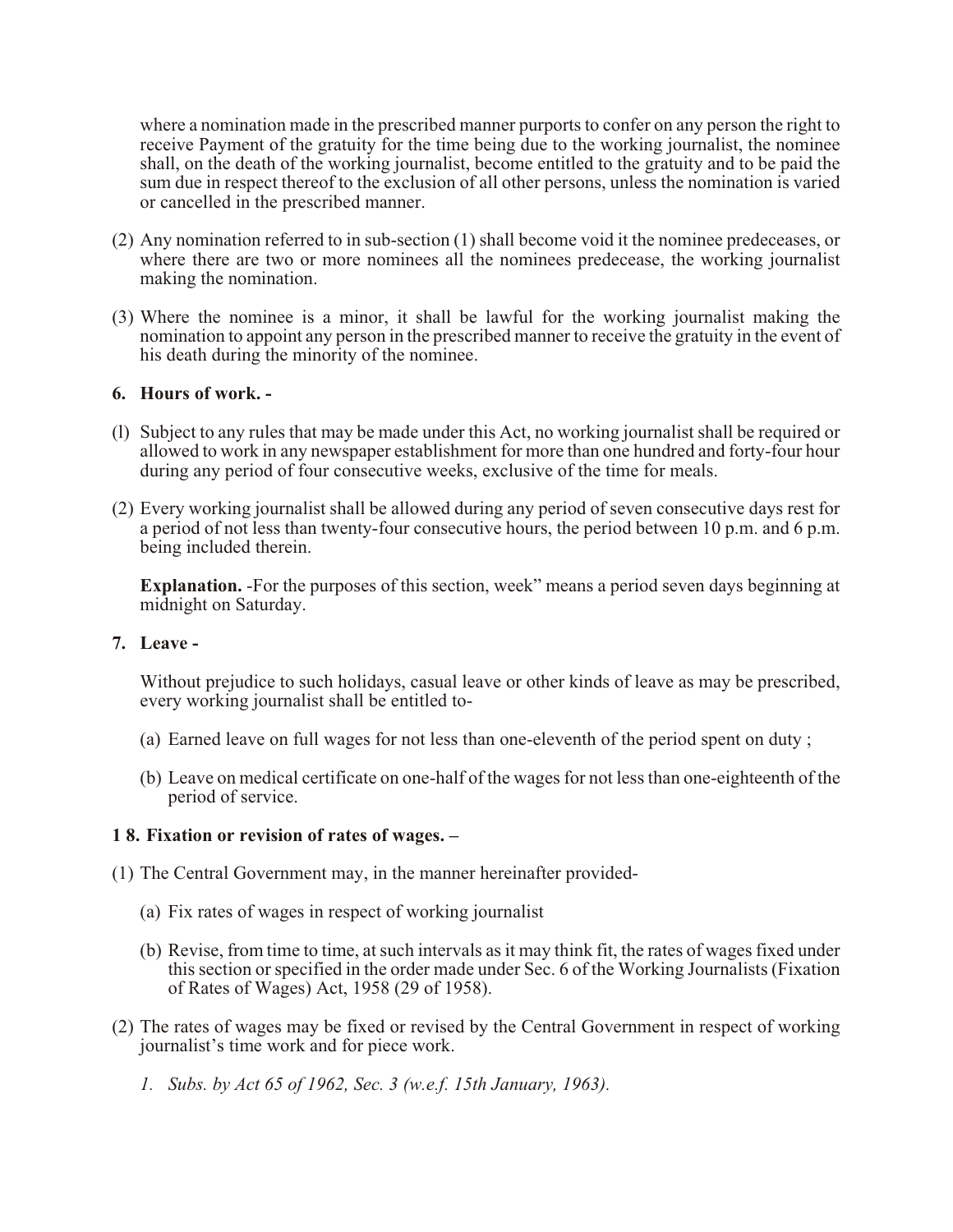# **9. Procedure for fixing and revising rates of wages. -**

For the purpose of fixing or revising rates of wages in respect of working journalists under this Act, the Central Government shall, as and when necessary, constitute a Wage Board which shall consist of-

- (a) Two persons representing employers in relation to newspaper establishments;
- (b) Two persons representing working journalists
- (c) Three independent persons, one of whom shall be a person who is or has been a Judge of High Court or the Supreme Court and who shall be appointed by that Government as the Chairman thereof.

### **10. Recommendation by Board. –**

- (l) The Board shall, by notice published in such manner as it thinks fit, call upon newspaper establishments and working journalists and other persons interested in the fixation or revision of rates of wages of working journalists to make such representations as they may think fit as respects the rates of wages which may be fixed or revised under this Act in respect of working journalists.
- (2) Every such representation shall be in writing and shall be made within such period as the Board may specify in the notice and shall state the rates of wages which, in the opinion of the person making the representation, would be reasonable, having regard to the capacity of the employer to pay the same or to any other circumstance, whichever may seem relevant to the person making the representation in relation to his representation.
- (3) The Board shall take into account the representation aforesaid, if any, and after examining the materials placed before it make such recommendations as it thinks fit to the Central Government for the fixation or revision of rates of wages in respect of working journalists; and any such recommendation may specify, whether prospectively or retrospectively, the date from which the rates of wages should take effect.
- (4) In making any recommendations to the Central Government the Board shall have regard to the cost of living, the prevalent rates of wages for comparable employment, the circumstances relating to the newspaper industry in different regions of the country and to any other circumstances which to the Board may seem relevant.

1[Explanation.-For the removal of doubts it is hereby declared that section shall prevent the Board from making nothing in this sub recommendations for fixation or revision of rates of wages on all-India basis.]

*1. Ins. by Act 31 of 1989, Sec. 2,* 

### **11. Powers and procedure of the Board. -**

(1) Subject to the provisions contained in sub-section (2), the Board may exercise all or any of the powers which an Industrial Tribunal constituted -under the Industrial Disputes Act, 1947 (14 of 1947), exercises for the adjudication of an industrial dispute referred to it and shall, subject to the provisions contained in this Act, and the rules, if any, made-thereunder have power to regulate its own procedure.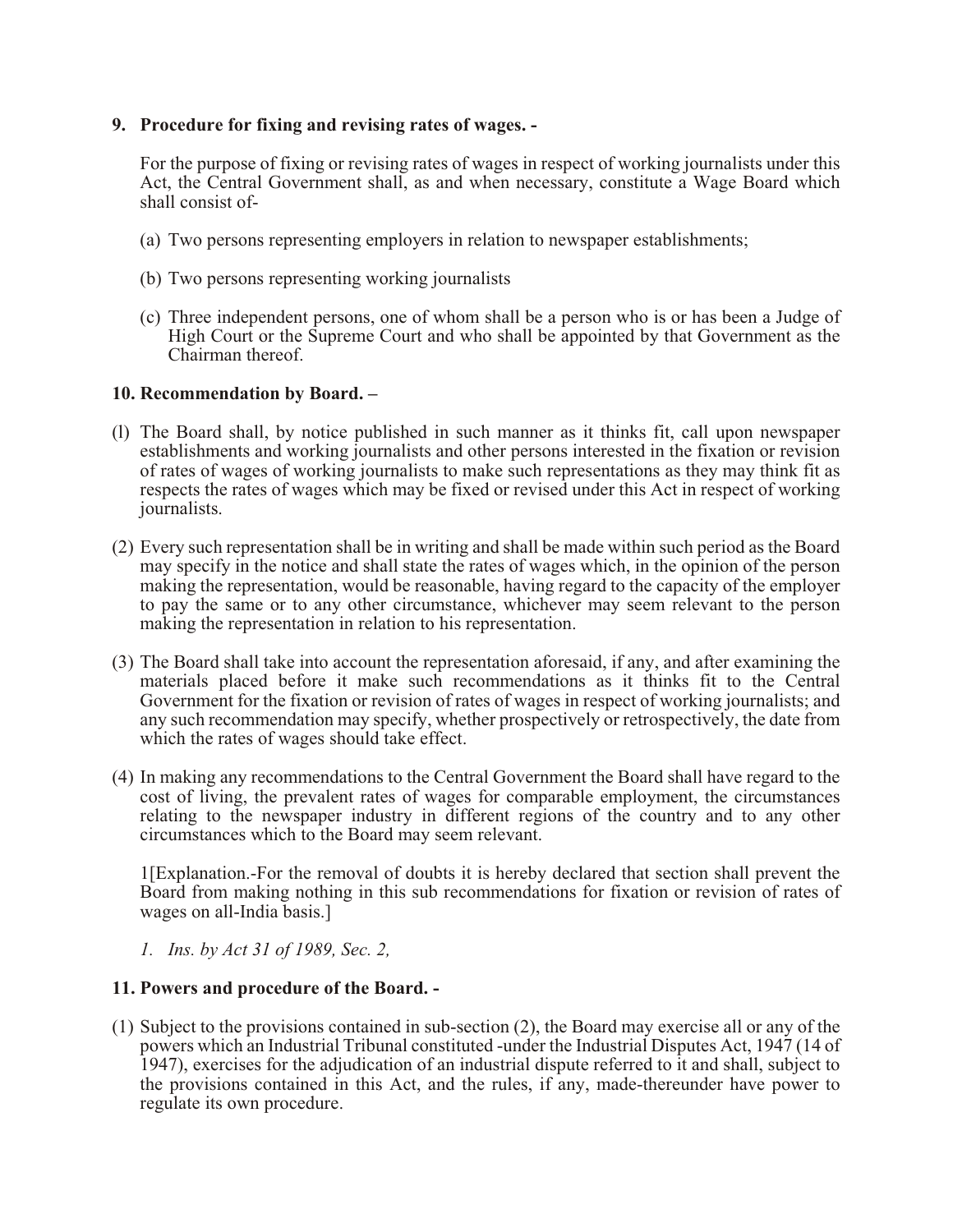- (2) Any representation made to the Board and any document furnished to it way of' evidence shall be open to inspection oh payment of such fee as may be-prescribed, by any person interested in the matter.
- (3) If, for any reason, a vacancy occurs in the office of Chairman or any other member of the Board, the Central Government shall fill the vacancy by a person thereto in accordance with the provisions of Sec.9 and any proceeding may be continued before the Board as reconstituted from the stage at which the vacancy occurred.

## **12. Powers of Central Government to enforce recommendations of the Wage Board. -**

- (1) As soon as may be, after the receipt of the recommendations of the Board, the Central Government shall make an order in terms of the recommendations or subject to such modifications, if any, as it thinks fit, being modifications which, in the opinion of the Central Government, do not affect important alterations in the character of the recommendations.
- (2) Notwithstanding any thing contained in sub-section (l), the Central Government may, if it thinks fit, —
	- (a) Make such modifications in the recommendations not being modifications of the nature referred to in sub-section (1), as it thinks-fit:Provided that before making any such modifications, the Central Government shall cause notice to given all persons likely to be affected thereby in such manner as may prescribed, and shall take into account any representations which they may make in this behalf in writing; or
	- (b) Refer the recommendations or any part thereof to the Board in which case, the Central Government shall consider its further recommendations and make an order either in terms of the recommendations with such modifications of the nature referred to in sub-section (1) As it thinks fit.
- (3) Every order made by the Central Government under this section shall be published in the official Gazette together with the recommendations of that board relating to the order and order shall come into operation on the date of publication or on such date, whether prospectively or retrospectively, as may be specified in the order.

# **13. Working journalists entitled to wages at rates not less than, those specified in the order. -**

On the coining into operation of an order of the Central Government under Sec. 12, every working journalist shall be entitled to be paid by his employer wages in the rate which shall, in no case, be less than the rate of wages specified in the order.

# **13-A. Power of Government to fix interim rates of wages. –**

(1) Notwithstanding anything contained in this Act, where the Central Government is of opinion that it is necessary so to do, it may, after consultation with the Board, by notification in the official Gazette, fix interim rates of wages in respect of working journalists.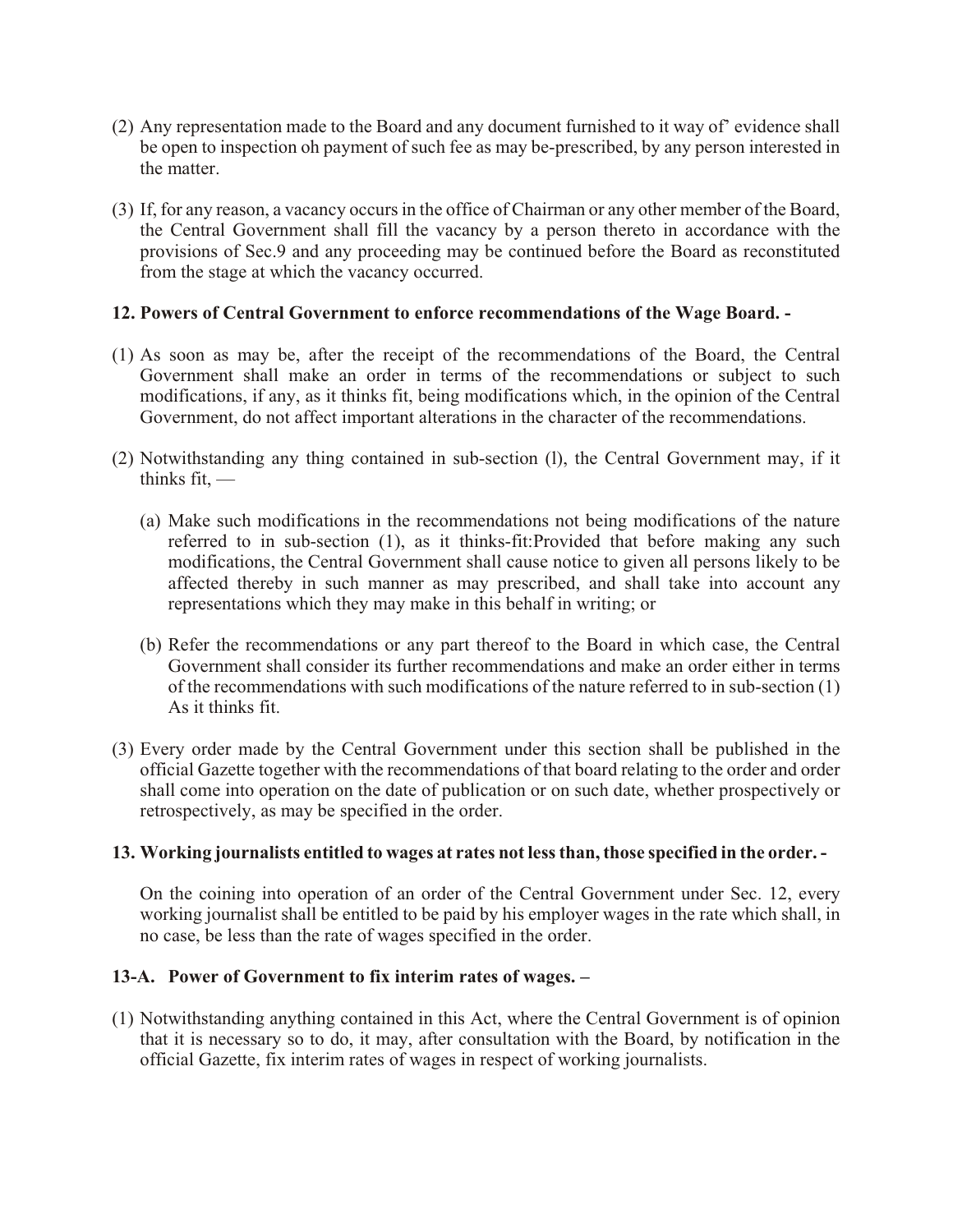- (2) Any interim rates of wages so fixed shall be binding on all employers, in relation to newspaper establishments and every worked, journalist 'shall be entitled to be paid wages at a rate which shall, in no case, be less than the interim rates of wages fixed under sub-section (1).
- (3) Any interim rates of wages fixed under sub-section (1) shall remain in force until the order of the Central Government under Sec. 12 comes into operation.

### **113-AA. Constitution of Tribunal for fixing or revising rates of wages in respect of working journalists.**

- (1) Notwithstanding anything contained in this Act, where the Central Government is of opinion that the Board constituted under See. 9 for the purpose of fixing or revising rates of wages in respect of working journalist under this Act had not been able to function (for any reason whatsoever) effectively, and in the circumstances, it is necessary so to do, it may, by notification in the official Gazette, constitute a Tribunal, which shall consist of a person who is or has been, a Judge of a High Court or the Supreme Court for the purpose of fixing or revising rates of wages in respect of working journalists under this Act.
- (2) The provisions of Sees. 10 to 13 -A shall a ply to, and in relation to, the Tribunal constituted under subsection (1) of the section, the Central Government and working journalists, subject to the modifications that
	- (a) The reference to the Board therein, wherever they occur, shall be construed as references to the Tribunal
	- (b) In sub-section  $(3)$  of Sec.11 -
		- (i) The reference to the office of Chairman or any other member of the Board shall be construed as a reference to the office of the person constituting the Tribunal; and
		- (ii) The reference to Sec. 9 shall be construed as a reference to subsection (1) of this section; and
	- (c) The references in Sec. 13 and Sec. 13-A to Sec. 12 shall be construed as references to Sec. 12 read with this section.
- (3) The Tribunal, in discharging its functions under this Act may act on the evidence recorded by the wage Board or partly recorded by the Wage Board and partly recorded-by itself-Provided that if the Tribunal is of opinion that further examination of any of the witnesses whose evidence has already been recorded is necessary in the interests of justice it may re-summon any such witness, and after such further examination, cross-examination and reexamination, if any, as it may period, the witness shall be discharged.
- (4) On the constitution of a Tribunal under sub-section (1) the Board constituted under Sec. 9 and functioning immediately before such constitution shall cease to exist and the members constituting that Board shall be deemed to have vacated their offices:

Provided that any interim rates of wages fixed by the Central Government under Sec. 13-A in respect of working Journalists, and in force immediately before the constitution of the Tribunal shall remain in force until the order of the Central Government under Sec. 12 read with this section comes into operation.]

*1. Ins. by Act 6 of 1979, Sec. 3 (w.e.f. 31st January, 1979 ).*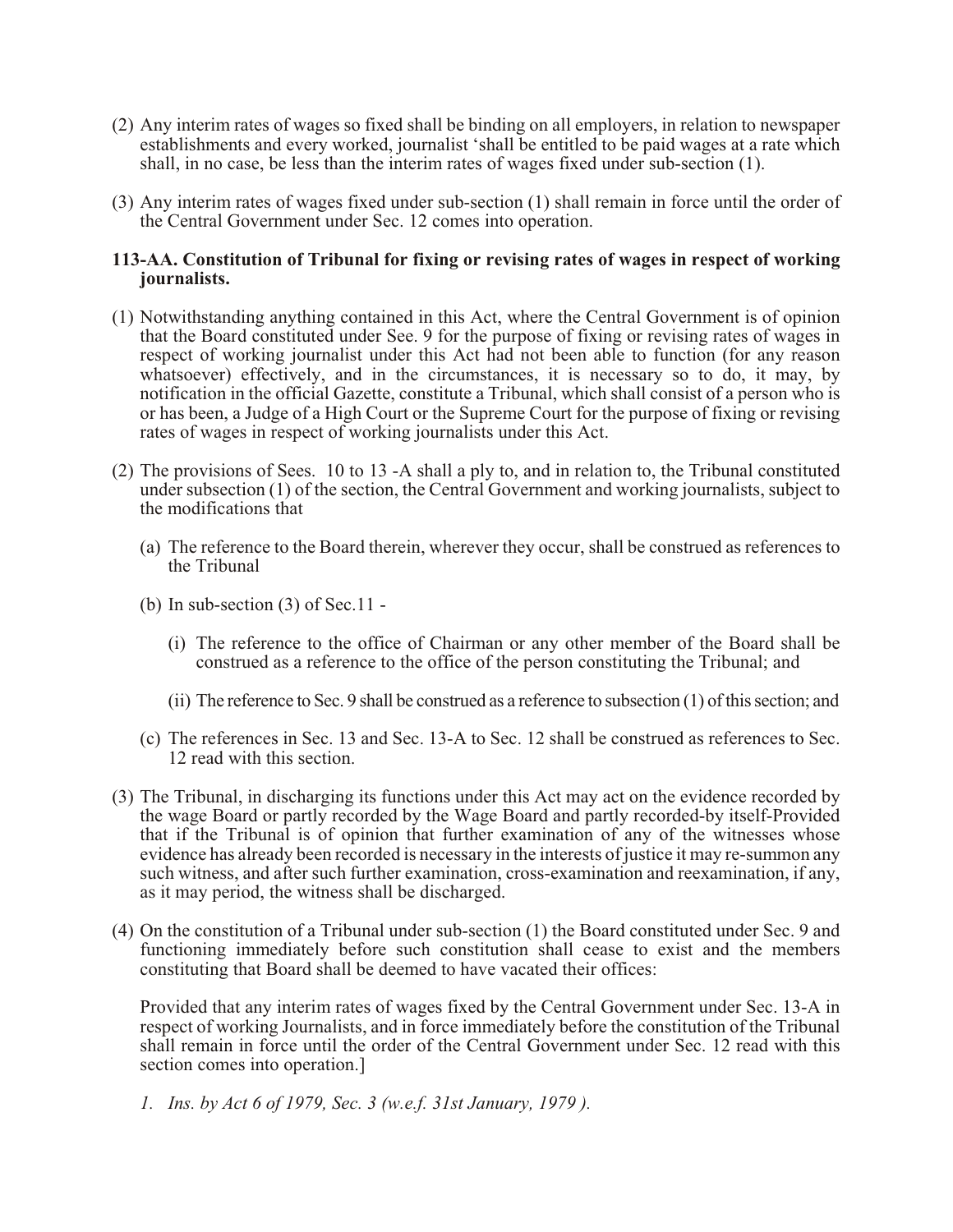# **1CHAPTER II-A**

# **Non-journalist Newspaper Employees**

*1. Ins. by Act 60 of 1974, Sec. 4.* 

# **13-B. Fixation or revision of rates of wages of non-journalist newspaper employees. -**

- (l) The Central Government may, in the manner hereinafter provided,
	- (a) Fix rates of wages in respect of non-journalist newspaper employees; and
	- (b) Revise, from time to time, at such intervals as it may think fit, the rates of wages fixed under this section.
- (2) The rates of wages may be fixed or revised by the Central Government in respect of non-journalist newspaper employees for time work and for piece work.

### **13-C. Wage Board for revising rates of wages in respect of non-journalist newspaper employees. -**

For the purpose of fixing or revising rates of wages in respect of non-joumalist newspaper employees under this Act, the Central Government shall, as and when necessary, constitute a Wage Board which shall consist of-

- (a) Two persons representing employers in relation to newspaper establishment;
- (b) Two persons representing non-joumalist newspaper employees; and,
- (c) Three independent persons, one of whom shall be a person who is or has been, a Judge of a High Court or the Supreme Court and who shall be appointed by that Government as the Chairman thereof.

# **13-D. Application of certain provisions. -**

The provisions of Secs. 10 to 13-A shall apply to, and in relation to, the Board constituted under Sec. 13C, the Central Government and non-journalist newspaper employees, subject to the modifications that-

- (a) The references to the Board and working journalists therein, wherever they occur, shall be construed respectively as references to the Board constituted under Sec. 13-C-and to non-joumalist newspaper employees;
- (b) The references in sub-section (3) of Sec. 11 to Sec. 9 shall be construed as a reference to Sec. 13-C; and
- (c) The references in Sec. 13 and Sec. 13-A to Sec. 12 shall be construed as a reference to Sec. 12 read with this section.]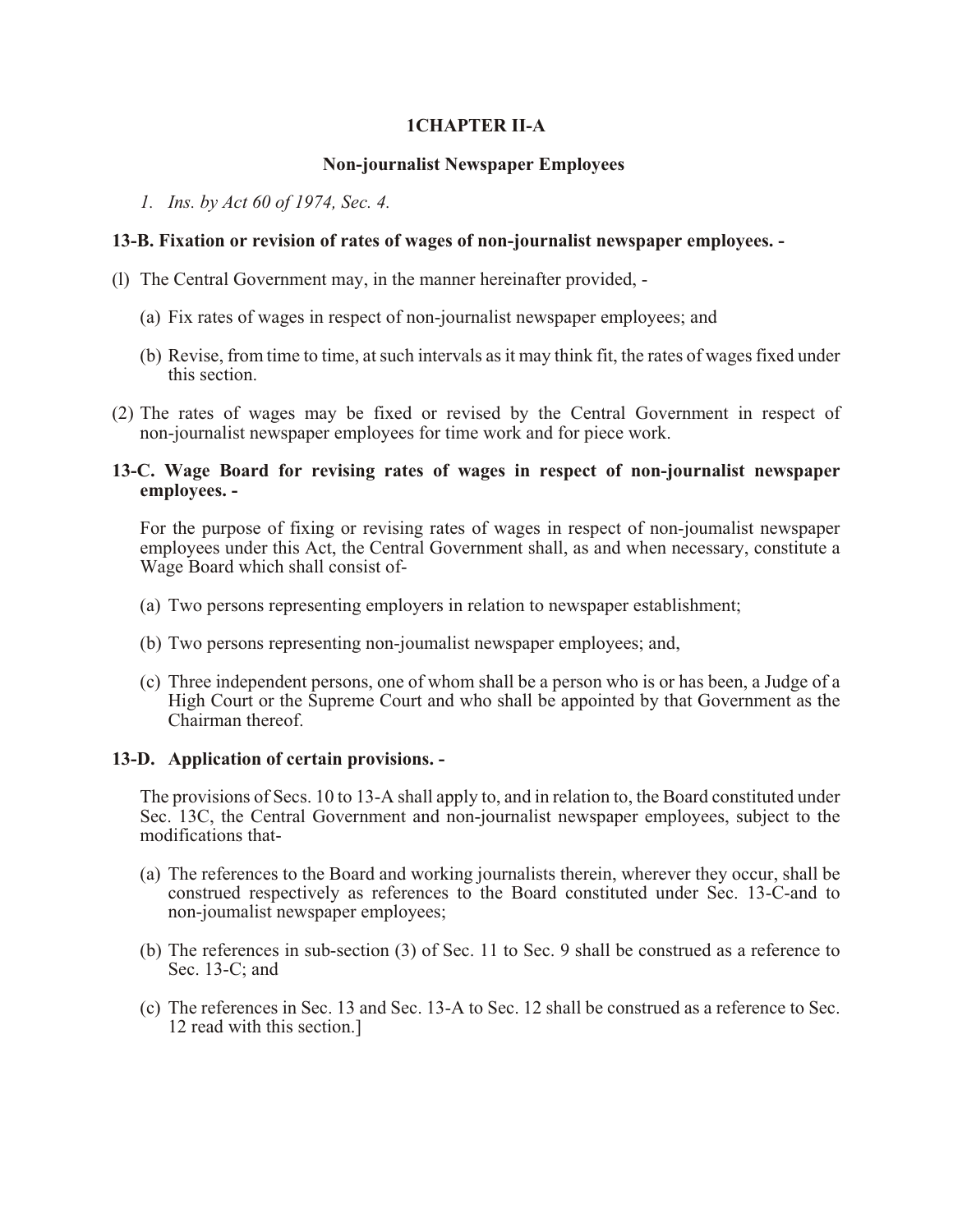# **13-DD. Constitution of Tribunal for fixing or revising rates of wages in respect of non-journalist newspaper employees. -**

- (1) Notwithstanding anything contained in this Act, where the Central Government is of opinion that the Board constituted under Sec. 13-C for the purpose of fixing or revising rates of wages in respect of non-journalist newspaper employees under this Act has not been able to function (for any reason whatsoever) effectively, and in the circumstances, it is necessary to do, it may, by notification in the official Gazette, constitute a tribunal which shall consist of a person who is, or has been, a Judge of a High Court or the Supreme Court, for the purpose of fixing or revising rates of wages in respect of non-journalist newspaper employees under this Act.
- (2) The provisions of Sec. 10 to 13-A shall apply to, and in relation to, the Tribunal constituted under sub-section (1) of this section, the Central Government and non-journalist newspaper employees, subject to the modifications that-
	- (a) The references to the Board and working journalists therein, wherever they occur, shall be construed respectively as references to the Tribunal and to non-joumalist newspaper employees;
	- (b) In sub-section (3) of Sec. 11-
		- (i) The reference to the office of Chairman or any other member of the Board shall be construed as a reference to the office of the person constituting the Tribunal;
		- (ii) The reference to Sec. 9 shall be construed as a reference to sub-section (1) of this section; and
	- (c) The references in Sec. 13 and Sec. 13-A to Sec. 12 shall be construed as references to Sec. 12 read with this section.
- (3) The Tribunal, in discharging its functions under this Act, may act on the evidence recorded by the Wage Board or partly recorded by the Wage Board and partly recorded by itself:

Provided that if Tribunal is of opinion that further examination of any of the witnesses whose evidence has already been recorded is necessary in the interests of justice, it may re-summon any such witness, and after such further examination, cross-examination and re-examination, if any, as it may permit, the witness shall be discharged.

(4) On the constitution of a Tribunal under sub-section (1) the Board constituted under Sec. 13-C and functioning immediately before such constitution shall cease to exist and the members constituting that Board shall be deemed to have vacated their offices:

Provided that any interim rates of wages fixed by the Central Government under Sec. 13-A read with Sec. 13-D in respect of non-joumalist newspaper employees and in force immediately before the constitution of the Tribunal shall remain in force until the order of the Central Government under Sec. 12 read with this section comes into operation.]

*1. Ins. by Act 6 of 1979, Sec. 4 (w.e.f. 3Ist January, 1979).*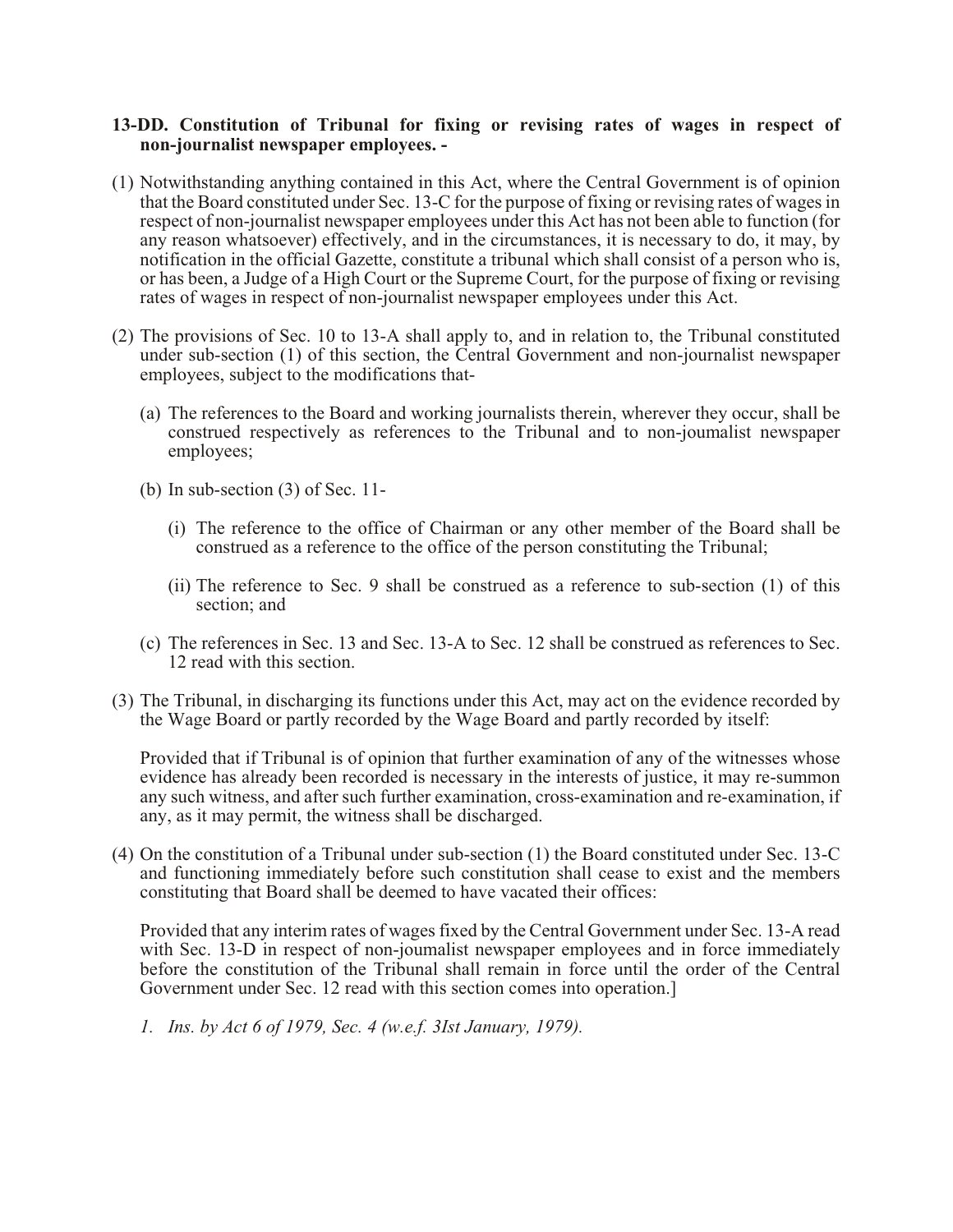# **CHAPTER III**

# **Application of certain Acts to Newspaper Employees**

### **14. Act XX of 1946 to apply to newspaper establishment. -**

The provisions of the Industrial Employment (Standing Orders) Act, 1946 (XX of 1946), as in force for the time being, shall apply to every newspaper establishment wherein twenty or more newspaper employees 'are employed or were employed on any day of the preceding twelve months as if such newspaper establishment were an industrial establishment to which the aforesaid Act has been applied by a notification under sub-section (3) of Sec. 1 thereof, and as if a newspaper employee were a workman within the meaning of that Act.

### **15. Act XIX of 1952 to apply to newspaper establishments. -**

The Employees' Provident Funds Act, 1952 (XIX of 1952), as in force for the time being, shall apply to every newspaper establishment in which twenty or more persons are employed on any day, as if such newspaper establishment were a factory to which the aforesaid Act had been applied by a notification of the Central Government under sub-section (3) of Sec. 1 thereof, and as if a newspaper employee were an employee within the meaning of that Act.

# **CHAPTER IV**

### **Miscellaneous**

### **16. Effect of laws and agreements Inconsistent with this Act. –**

(1) The provisions of this Act shall have effect notwithstanding anything, inconsistent therewith contained in any other law or in the terms of any award, agreement or contract of service, whether made before or after the commencement of this Act:

Provided that where under any such award, agreement, contract of service or otherwise a newspaper employee is entitled to benefits in respect 'of any matter which are more favourable to him than those to which he would be entitled under this Act, the newspaper employee shall continue to be entitled to the more favourable benefits in respect of that matter, notwithstanding that he receives benefits in respect of other matters under this Act.

(2) Nothing contained in this Act shall be construed to preclude any newspaper employee from entering into a agreement with an employer for granting him rights or privileges in respect of any matter which are more favourable to him that those to which fie would be entitled under this Act.

### **16-A. Employer not to dismiss, discharge, etc., newspaper employees. -**

No employer in relation to a newspaper establishment shall, by reason of his liability for payment of wages to newspaper employees at the rates specified in an order of the Central Government under Sec. 12, or under Sec. 12 read with Sec. 13-AA or Sec. 13-DD, dismiss, discharge or retrench any newspaper employee.]

*1. Ins. by Act 36 of 1981.*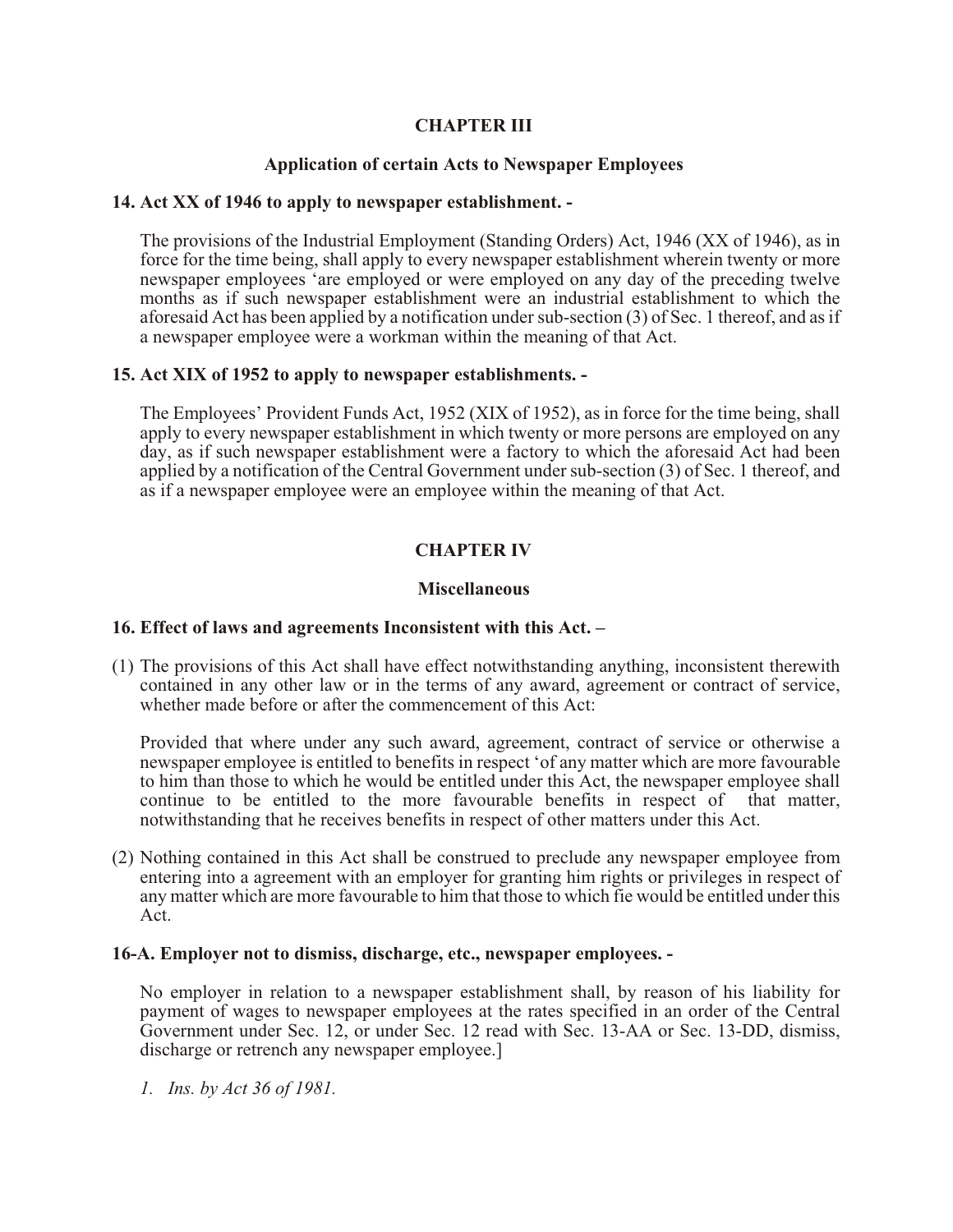## **17. Recovery of money due from an employer. -**

- (1) Where any amount is due under this Act to a newspaper employee from an employer, the newspaper employee himself, or any person authorized by him in writing in this behalf or in case of the death of the employee, any member of his family may, without prejudice to any other mode of recovery, make an application to the State Government for the recovery of the amount due to him and if the State Government or such authority as the State Government may specify in this behalf, is satisfied that any amount is so die, it shall issue a certificate for that amount to the Collector, and the Collector or shall proceed to recover that amount in the same manner as an arrear of land revenue.
- (2) If any question arises as to the amount due under this Act to a newspaper employee from his employer, the State Government may, on its own motion or upon application made to it, refer the question to any Labour Court constituted by it under the Industrial Disputes Act, 1947 (14 of 1947), or under any corresponding law relating to investigation and settlement of Industrial disputes in force in the State and the said Act or law shall have effect in relation to the Labour Court as if question so referred were a matter referred to the Labour Court for the adjudication under that Act or law.
- (3) The decision of the Labour Court shall be forwarded by it to the State Government which made the reference and any amount found due by the Labour Court may be recovered in the manner provided in sub-section (1).
	- *1. Subs. by Act 65 of 1962, Sec. 5 for See. 17 (w.e.f. 15th, January, 1962.*

### **17-A. Maintenance of registers, records and muster-rolls. -**

Every employer in relation to a newspaper establishment shall prepare and maintain such registers, records and muster-rolls and in such manner as may be prescribed.

# **17-B. Inspectors. –**

- (1) The State Government may, by notification in the official Gazette, appoint such persons as it thinks fit to be inspectors for the purposes of this Act and may define the local limits within which they shall exercise their functions.
- (2) Any Inspector appointed under subsection (1) may for the purpose of ascertaining whether any of the provisions of this Act or of the Working Journalists (Fixation of Rates of Wages) Act, 1958 (29 of 1958), have been complied with in respect of a newspaper establishment, -
	- (a) Require an employer to furnish such information, as he may consider necessary;
	- (b) At any reasonable time enter any newspaper establishment or any premises connected therewith and require any one found in charge thereof to produce before him for examination any accounts, books, registers and other documents relating to the employment of persons or the payment of wages in the establishment:
	- (c) Examine with respect to, or any matter relevant to, any of the purposes aforesaid, the employer, his agent or servant or any other person found in charge of the newspaper establishment or any premises connected therewith or any person whom the Inspector has reasonable cause to believe to be or to have been an employee in the establishment: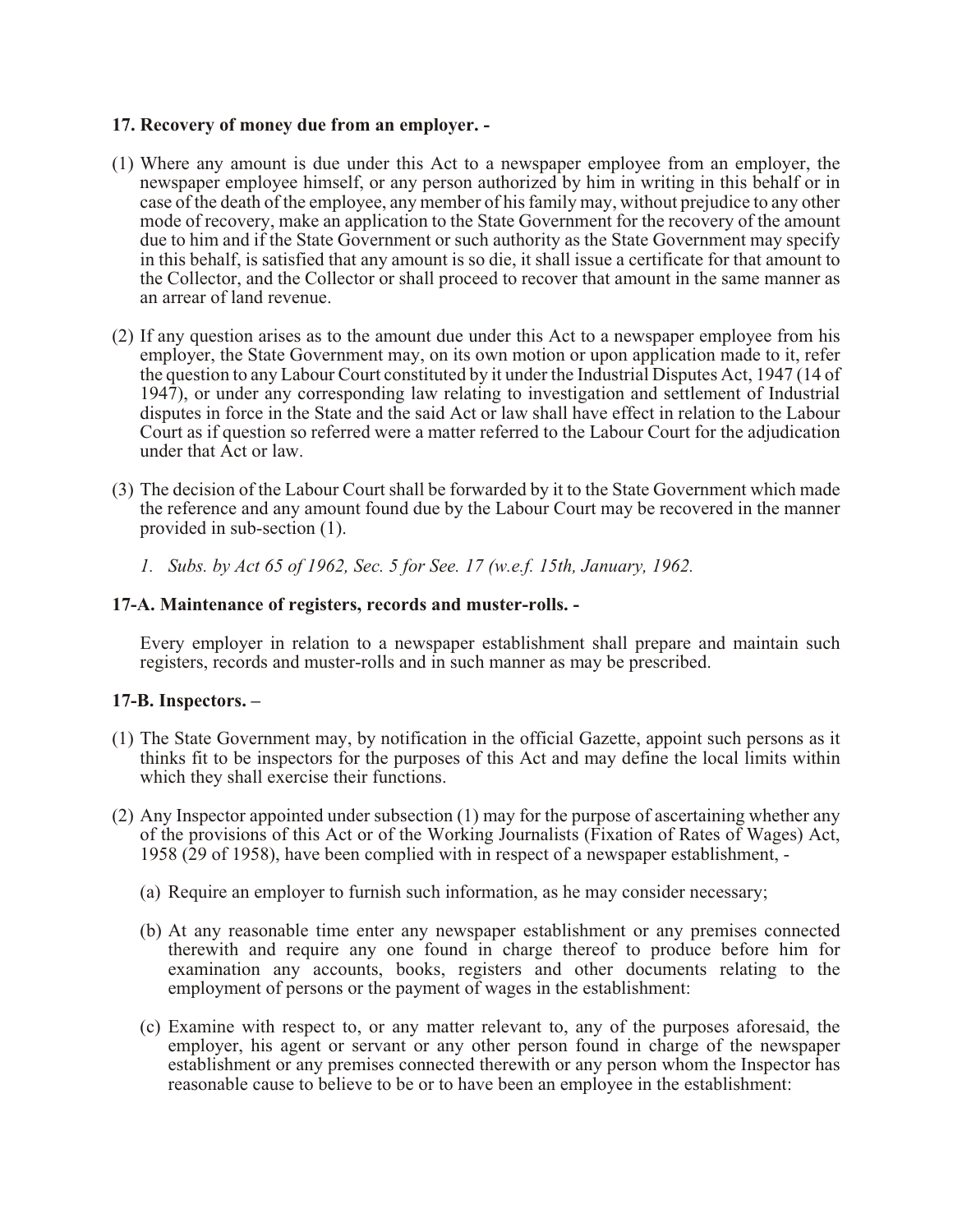- (d) Make copies of or take extracts from any book, register or other documents maintained in relation to the newspaper establishment;
- (e) Exercise such other powers as may be prescribed.
- (3) Every Inspector shall be deemed to be a public servant within the meaning of the Indian Penal Code, 1860 (45 of 1860).
- (4) Any person required to produce any documents or thing or to give information by an Inspector under sub-section (2) shall be legally bound to do so.]

### **18. Penalty. –**

- 1[(1) If any employer contravenes any of the provisions of this Act or any rule or order made thereunder, he shall be punishable with fine which may extend to two hundred rupees.
- (I-A) Whoever, having been convicted of any offence under this Act, is again convicted of an offence involving the contravention of the same provision, shall be punishable with fine, which may extend to five hundred rupees.
- (I-B) Where an offence has been committed by a company, every person who, at the time the offence was committed, was in charge of, and was responsible to, the company for the conduct of the business of the company as well as the company, shall be deemed to be guilty of the offence and shall be liable to be proceeded against and punished accordingly.

Provided that nothing contained in this subsection shall render any such person liable to any punishment provided in this section, if he proves that the offence was committed without his knowledge or that he exercised all due diligence to prevent the commission of such offence.

- (I-C) Notwithstanding anything contained in subsection (I -B), where an offence under this section has been committed by a company and it is proved that the offence has been committed with the consent or connivance of, or that the commission of the offence is attributable to, any gross negligence on the part of any director, manager, secretary or other officer of the company, such director, manager, secretary or other officer shall also be deemed to be guilty of such offence shall be liable to be proceeded against and punished accordingly.
- (I-D) For the purposes of this section,
	- (a) "Company" means any body corporate and includes a firm or other association of individuals; and
	- (b) "Director" in relation to a firm means a partner in the firm.]
- (2) No Court inferior to that of a Presidency Magistrate or a Magistrate of the first class shall try any offence punishable under this section.
- (3) No Court shall take cognizance of an offence under this section, unless the complaint thereof was made within six months of the date on which the offence is alleged to have been committed.
	- *1. Subs. by Act 65 of 1962, Sec, 6, for sub- section (1) (w.e.f 15, January 1963).*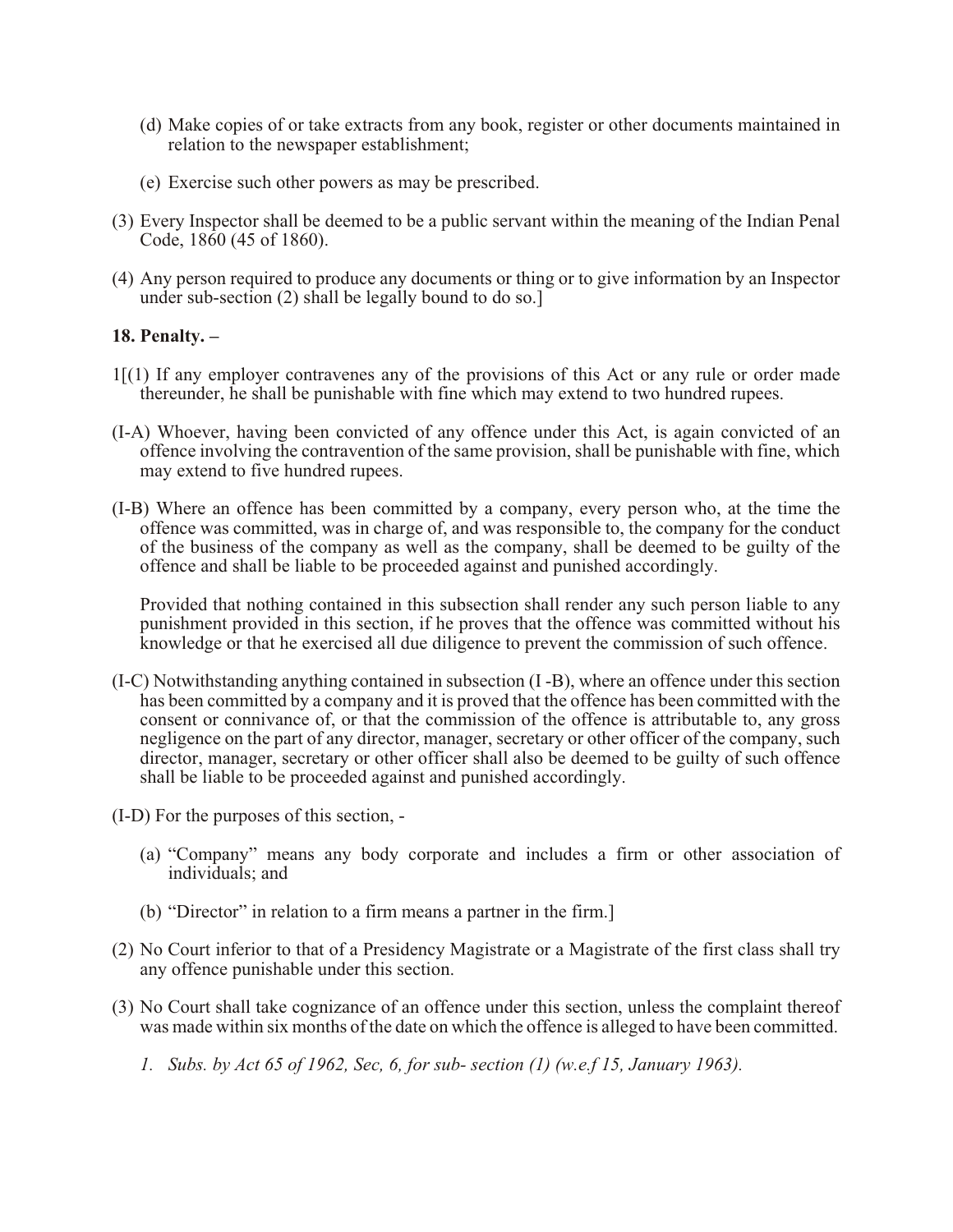# **19. Indemnity. -**

No suit, prosecution or other legal proceeding shall lie against the Chairman or any other member of the Board 1[or the person constituting the Tribunal] 2[or an Inspector appointed under this Act] for anything which is in good faith done or intended to be done.

- *1. Ins. by Act 6 of 1979, Sec. 5 (w.e.f. 31st January, 1979).*
- *2. Ins. by Act 65 of 1962, Sec. 7.*

### **119-A. Defects in appointment not to invalidate acts. -**

No act or proceeding of the Board shall be questioned on the ground merely of the existence of any vacancy in, or defect in the constitution of, the Board.

*1. Ins. by Act 65 of 1962, Sec. 8 (w.e.f. 15th January, 1963).* 

### **19-B Saving. -**

Nothing in his Act or the Working Journalists (Fixation of Rates of Wages) Act, 1958 (211 of 1958), shall apply to 1[any newspaper employee] who is an employee of the Government to whom the fundamental and supplementary rules, Civil Services (Classification, Control and Appeal) Rules, Civil Service (Temporary service) Rules, Revised Leave Rules, Civil Service Regulations, Civilians in defence Services (Classification, Control and Appeal) Rules, or the Indian Railway establishment Code or any other rules or regulations that may be notified in this un half by the Central Government in the official Gazette, apply.]

*1. Subs. by Act 60 of 1974, Sec. 5.* 

### **20. Power to make rules. -**

- (l) The Central Government may, by notification in the official Gazette, make rules to carry out the purposes of this Act.
- (2) In particular and without prejudice to the generality of the foregoing power, such rules may provide for all or any of the following matters, namely:
	- (a) Payment of gratuity to working journalists-,
	- (b) Hours of work of working journalists.
	- (c) Holidays, earned leave, leave on medical certificate, casual leave or any other kind of leave admissible to working journalist
	- 1[(d) The procedure to be followed by the Board 2[or, as the case may be, the Tribunal] in the discharge of its functions under this Act;
	- (e) The form of nominations, and the manner in which nominations may be made;
	- (f) The manner in which an person may be appointed for the purposes of subsection (3) of Sec. 5-A;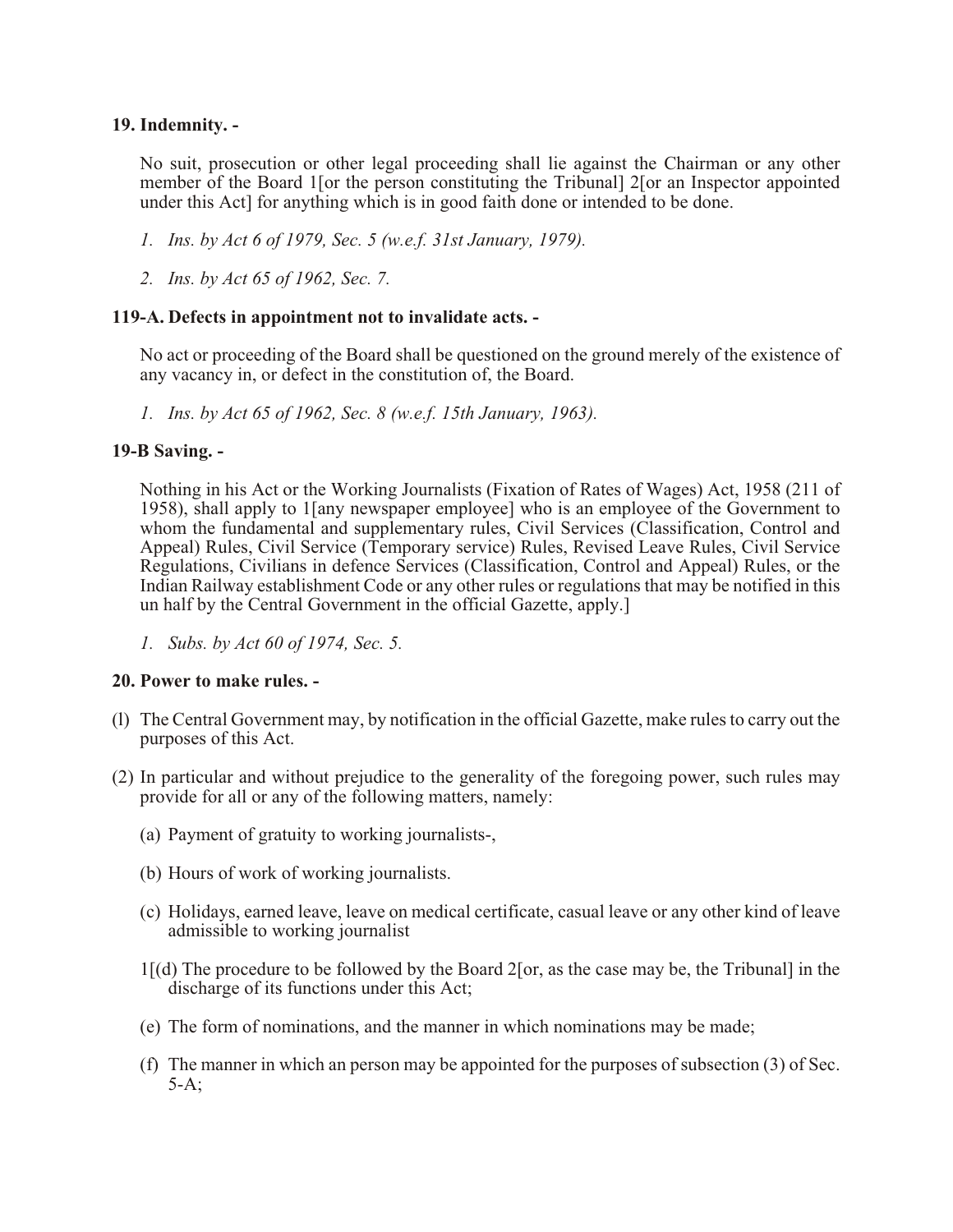- (g) The variation or cancellation of nominations;
- (h) The manner of giving notice under Cl. (a) of subsection (2) of Sec. 12;
- (i) The registers, records and muster-rolls to be prepared and maintained by newspaper establishments, the forms in which they should be prepared and n maintained, and the particulars to be entered therein;
- (j) The powers that may be exercised by an Inspector;
- (k) Any other matter which has to be, or may be, prescribed.]
- 3[(3) Every rule made under his section shall be laid as soon as may be after it is made before each House of Parliament while it is in session for a total period of thirty days which may be comprised in one session 4[or in two or more successive sessions,] and if before the expiry of the Session 4[immediately] following the session or the successive sessions aforesaid), both Houses agree in making any modification in the rule or both Houses agree that the rule should not be made, the rule shall thereafter have effect only in such modified form or be of no effect, as the case may be; so, however, that any such modification or annulment shall be without prejudice to the validity of any thing, previously done under that rule.]
	- *1. Subs. by Act 65 of 1962, sec. 9, for Cls. (d), (e), and (n (w.e.f. 15th January, 1963).*
	- *2. Savitri v. Govind Singh Rawat, 1986 (1) Cr. L.C. 62 at. P. (S.C.).*
	- *3. Subs. by Act 65 of 1962, Sec. 9 (w.e.f. 15th January, 1963).*
	- *4. Subs. by Act 60 of 1974, Sec.6.*

# **1[THE SCHEDULE**

### **(See Sec. 2 (d))**

### **1. For the purposes of Cl. (d) of Sec. 2, -**

- (1) Two or more newspaper establishments under common control shall be deemed to be one newspaper establishment;
- (2) Two or more newspaper establishments owned by an individual and his or her spouse shall be deemed to be one newspaper establishment unless it is shown that such spouse is a sole proprietor or partner or a shareholder of a corporate body on the basis of his or her own individual funds;
- (3) Two or more newspaper establishments publishing newspapers bearing the same or similar title and in the same language in any place in India or bearing the same or similar title but in the same State or Union territory shall be deemed to be one newspaper establishment.